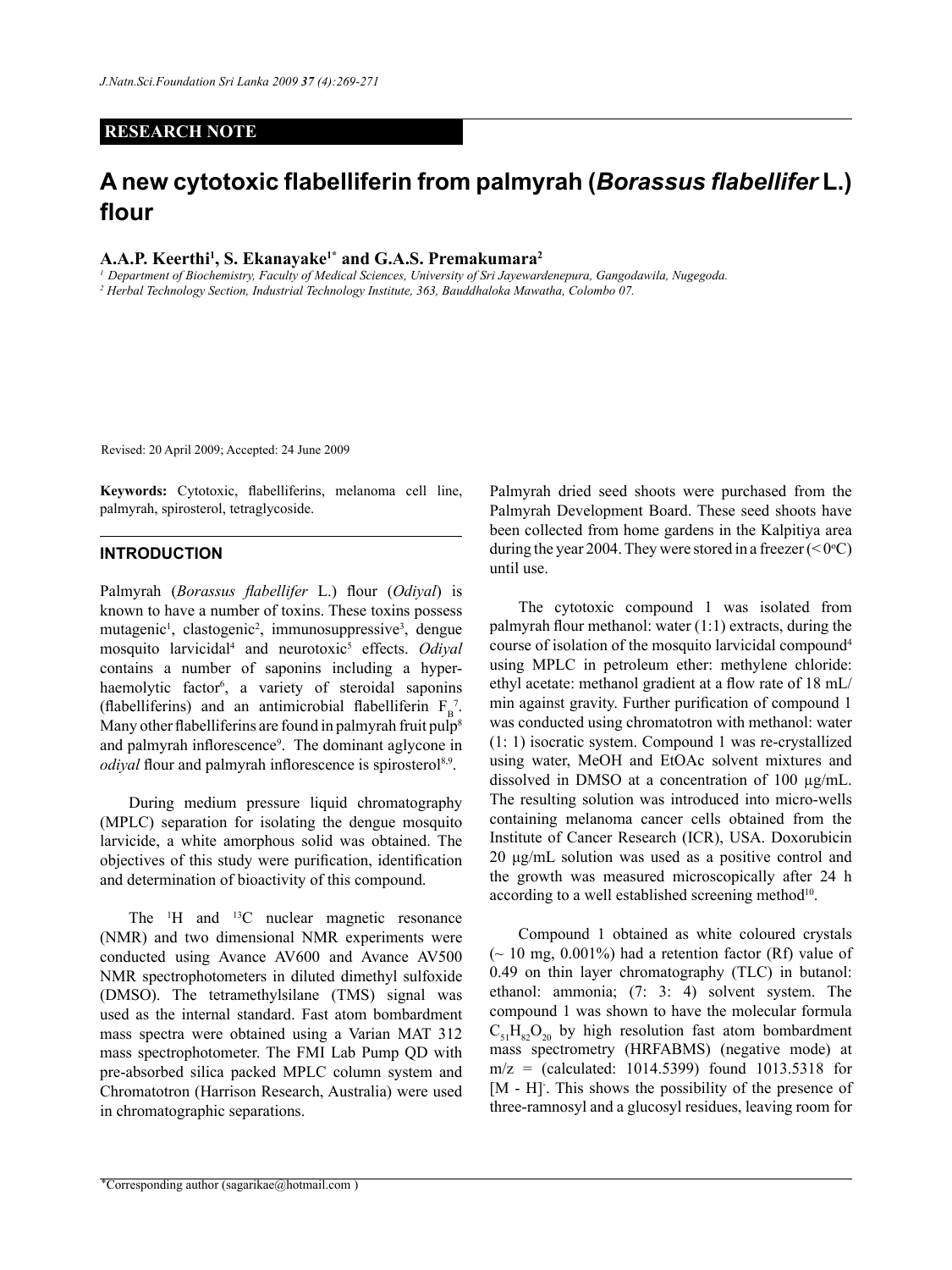**Table 1:** 1H and 13C NMR spectral data of compound 1

| Carbon No                      | C-NMR      | Multiplicity    | <sup>1</sup> H-NMR     |
|--------------------------------|------------|-----------------|------------------------|
|                                | $\delta C$ |                 | $\delta H(J Hz)$       |
|                                |            |                 |                        |
| $\mathbf{1}$                   | 37.6       | CH <sub>2</sub> | $2.14 - 2.38$ (m)      |
| $\overline{\mathbf{c}}$        | 29.0       | CH <sub>2</sub> | $1.58 - 1.59$ (m)      |
| 3                              | 76.2       | <b>CH</b>       | $3.44$ (m)             |
| $\overline{\mathcal{L}}$       | 39.1       | CH <sub>2</sub> | $1.13 - 1.68$ (m)      |
| 5                              | 140.3      | $\mathbf C$     |                        |
| 6                              | 121.3      | <b>CH</b>       | 5.38 ( $\frac{b}{s}$ ) |
| $\boldsymbol{7}$               | 31.5       | CH <sub>2</sub> | $1.13 - 1.16$ (m)      |
| 8                              | 31.0       | CH <sub>2</sub> | $1.46$ (m)             |
| 9                              | 49.5       | CH <sub>2</sub> | N/D                    |
| 10                             | 36.4       | $\mathbf C$     |                        |
| 11                             | 20.4       | CH <sub>2</sub> | $1.48$ (m)             |
| 12                             | N/D        | N/D             | N/D                    |
| 13                             | 40.0       | $\mathbf C$     |                        |
| 14                             | 55.7       | <b>CH</b>       | 1.06-1.07              |
| 15                             | 31.5       | CH <sub>2</sub> | $1.87 - 1.94$ (m)      |
| 16                             | 80.3       | <b>CH</b>       | 4.24-4.25 (br d)       |
| 17                             | 61.8       | <b>CH</b>       | $1.66$ (m)             |
| 18                             | 16.0       | CH <sub>3</sub> | 0.72(s)                |
| 19                             | 18.9       | CH <sub>3</sub> | 0.94(s)                |
| 20                             | 41.5       | <b>CH</b>       | $1.76$ (m)             |
| 21                             | 14.6       | CH <sub>3</sub> | $0.89$ (d, 6.9)        |
| 22                             | 108.4      | $\mathbf C$     |                        |
| 23                             | 30.9       | CH <sub>2</sub> | 1.57(m)                |
| 24                             | 28.4       | CH <sub>2</sub> | $1.43$ (m)             |
| 25                             | 29.8       | <b>CH</b>       | N/D                    |
| 26                             | 65.9       | CH <sub>2</sub> | 3.18(m)                |
| 27                             | 17.3       | CH <sub>3</sub> | $0.73$ (d 3.6)         |
| 1'                             | 98.2       | <b>CH</b>       | 4.38 $(d 7.8)$         |
| $2^{\prime}$                   | 75.9       | <b>CH</b>       | N/D                    |
| 3'                             | 77.0       | <b>CH</b>       | 3.19 (m)               |
| 4'                             | 77.8       | <b>CH</b>       | N/D                    |
| $5'$                           | 76.0       | <b>CH</b>       | N/D                    |
| $6^{\circ}$                    | 70.59      | CH <sub>2</sub> | $3.68$ (brd)           |
| 1"                             | 100.0      | <b>CH</b>       | $4.66$ (br s)          |
| 2"                             | 70.4       | <b>CH</b>       | N/D                    |
| 3"                             | 70.7       | CН              | N/D                    |
| 4"                             | 75.3       | <b>CH</b>       | N/D                    |
| 5"                             | 67.9       | CН              | $3.94 - 3.98$ (m)      |
| 6"                             | N/D        | N/D             | N/D                    |
| 1"                             | 100.3      | <b>CH</b>       | $5.00$ (br s)          |
| $2^{\prime\prime\prime}$       | 71.3       | <b>CH</b>       | $3.57$ (m)             |
| 3"                             | 71.3       | CН              | $3.55$ (m)             |
| 4"'                            | 80.2       | <b>CH</b>       | $4.27 - 2.28$ (m)      |
| 5"                             | 66.7       | <b>CH</b>       | $3.94 - 3.98$ (m)      |
| 6"                             | 18.9       | CH <sub>3</sub> | $0.944$ (d)            |
| $1^{\cdots}$                   | 101.1      | <b>CH</b>       | $5.05$ (br s)          |
| $2^{\cdots}$                   |            |                 |                        |
| $3^{\rm \cdots}$               | 70.6       | CН              | $3.38$ (m)             |
| 4""                            | 71.9       | <b>CH</b>       | 3.17(m)                |
| $5^{\prime\prime\prime\prime}$ | 68.9       | CН              | $3.47$ (m)             |
| 6""                            | 18.1       | CH <sub>3</sub> | 1.10(d)                |

a steroidal aglycone of a MW of 414. Following peaks at  $m/z = 867$  for [M - Rha - H] and  $m/z = 721$  for [M - 2Rha - H]- indicated the presence of two Rha groups.

The <sup>1</sup>H and <sup>13</sup>C NMR indicated following functions for aglycone moiety: four methyl  $[8 0.72 (3H. s, 18-H<sub>3</sub>), 0.73]$ (3H, d, J=3.6 Hz, 27-H<sub>3</sub>), 0.89 (3H, d, J=3.6 Hz, 21-H<sub>3</sub>), 0.94 (3H. s, 19-H<sub>3</sub>)], a methylene  $\delta$  3.18 (2H, d-like,  $26-H_2$ ) and an olefin [ $\delta$  5.38, br peak, 6-H]. Anomeric protons were identified as β-glucopyranosyl [δ 4.37 (1H, d,  $J=7.8$  Hz, 1'-H)] and three  $\alpha$ - rhamnopyranosyl moieties [δ 4.66 (1H, br s, 1''-H), 5.00 (1H, br s, 1'''-H), 5.05 (1H, br s,  $1^{\text{III}}$ -H)]<sup>9</sup>. Glucose and rhamnose are commonly attached as the sugar moiety to palmyrah aglycones<sup>8,9,11</sup>. Generally, the  $4<sup>th</sup>$  and  $6<sup>th</sup>$  positions of the glucose 1, 4 linkage results in chemical shifts of 77-79 and 61.3-61.5 in pyridine<sup>9</sup>. However, 1, 6 linkage of the cytotoxic compound resulted in chemical shifts of 76.2 and 70.6 for the same linkage of the first glucose moiety. These results are comparable with previously reported data<sup>12,13</sup>. Spectroscopic data obtained for the cytotoxic compound confirmed the presence of two rhamnoses linked to the β glucose moiety with  $\alpha$  1, 2 and  $\alpha$  1, 6 linkages and another Rha"" linked with  $\alpha$  1, 4 linkage to Rha'''. The following long-range correlations were observed between protons and carbons: 1'-H and 3-C; 2''-H and 1''-C; 1'''-H and 6'-C. Attachment of the sugars and spirostane type aglycone were confirmed by HMBC correlations except for the attachment of Rha'''' to Rha'''. Detail assignments of <sup>1</sup>H and <sup>13</sup>C-NMR data together with heteronuclear multiple quantum coherence (HMQC) and distortionless enhancement by polarization transfer (DEPT) were given in Table 1. Compounds with similar structures have been isolated from palmyrah inflorescence<sup>9</sup> . Data obtained during this study were comparable to that of above reported data. The structure of compound 1 was established as in Figure 1.

A -87% of growth was observed at a 100µg/mL concentration on the melanoma cell line, where Doxorubicin resulted a -37% at a concentration of 20 µg/mL. Thus, this experiment indicated cytotoxic effect on differentiating cancer cells. Logistic reasons prevented determining the anti cancer activity of the compound.

#### **Acknowledgement**

The authors thank Prof. M. Iqbal Choudhary and Prof. Ahsana Dar, HEJ Research Institute, University of Karachi, Pakistan, for providing facilities for NMR and cell line studies, and Uppsala University, Sweden for financial support (IPICS SRI:07).